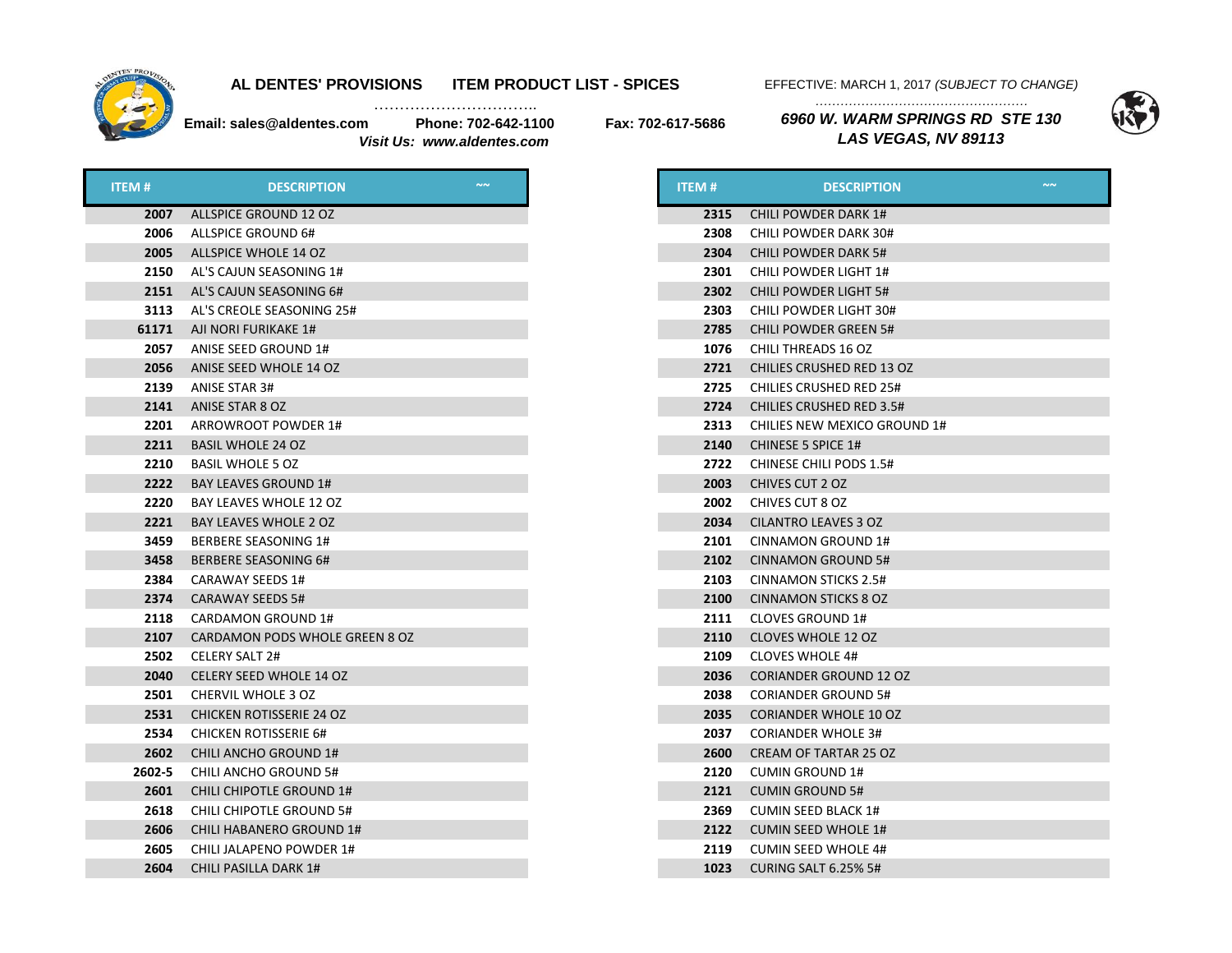

…………………………..

EFFECTIVE: MARCH 1, 2017 *(SUBJECT TO CHANGE) ……………………………………………* 

*LAS VEGAS, NV 89113*

**Email: sales@aldentes.com Phone: 702-642-1100 Fax: 702-617-5686**  *Visit Us: www.aldentes.com*

*6960 W. WARM SPRINGS RD STE 130* 



| <b>ITEM#</b> | <b>DESCRIPTION</b>                       |  |
|--------------|------------------------------------------|--|
| 2381         | <b>CURRY POWDER 1#</b>                   |  |
| 2382         | <b>CURRY POWDER 6#</b>                   |  |
| 2044         | DILL SEED 1#                             |  |
| 2045         | DILL WEED                                |  |
| 2042         | DILL WEED 24 OZ                          |  |
| 9724         | <b>FAJITA SEASONING 30 OZ</b>            |  |
| 3106         | FAJITA SEASONING SPECIAL BLEND 7# NO MSG |  |
| 2047         | FENNEL SEED GROUND 14 OZ                 |  |
| 2046         | FENNEL SEED WHOLE 12 OZ                  |  |
| 2048         | <b>FENNEL SEED WHOLE 4#</b>              |  |
| 2125         | <b>FENUGREEK GROUND 1#</b>               |  |
| 2117         | <b>FENUGREEK GROUND 5#</b>               |  |
| 2113         | <b>FENUGREEK SEED 1.5#</b>               |  |
| 3010         | <b>FRANK'S FRICKIN RIB RUB 6#</b>        |  |
| 2389         | GARAM MASALA 1#                          |  |
| 2478         | <b>GARLIC GRANULATED 1.5#</b>            |  |
| 2481         | <b>GARLIC GRANULATED 30#</b>             |  |
| 2480         | <b>GARLIC GRANULATED 7#</b>              |  |
| 2449         | <b>GARLIC POWDER 1#</b>                  |  |
| 2450         | <b>GARLIC POWDER 5#</b>                  |  |
| 2475         | <b>GARLIC SALT 2#</b>                    |  |
| 2472         | GARLIC SALT LAWRY'S STYLE 5#             |  |
| 2115         | GINGER GROUND 1#                         |  |
| 2159         | <b>GINGER GROUND 5#</b>                  |  |
| 2131         | <b>GUMBO FILE 14 OZ</b>                  |  |
| 2133         | <b>GUMBO FILE 4 #</b>                    |  |
| 3462         | HARISSA SEASONING MIX 1#                 |  |
| 3484         | <b>HARISSA SEASONING MIX 5#</b>          |  |
| 2415         | <b>HERBS DE PROVENCE 2#</b>              |  |
| 2419         | <b>HERBS DE PROVENCE 8 OZ</b>            |  |
| 2416         | <b>ITALIAN HERB BLEND 2#</b>             |  |
| 2160         | JERK SEASONING 1#                        |  |
| 2161         | JERK SEASONING 6#                        |  |
| 2147         | JUNIPER BERRIES 12 OZ                    |  |
| 1015         | LAVENDER FLOWERS 3 OZ                    |  |

| <b>ITEM#</b> | $\sim$<br><b>DESCRIPTION</b>      |
|--------------|-----------------------------------|
| 1096         | LEMON AND HERB SEASONING 1#       |
| 2732         | LEMON PEPPER SEASONING 1.5#       |
| 2731         | LEMON PEPPER SEASONING            |
| 1026         | MACE GROUND 12 OZ                 |
| 3422         | MALT VINEGAR POWDER 5#            |
| 2164         | <b>MARJORAM GROUND 10 OZ</b>      |
| 2143         | <b>MARJORAM WHOLE 1#</b>          |
| 2142         | MARJORAM WHOLE 4 OZ               |
| 7203         | MINT LEAVES 4 OZ                  |
| 7204         | MINT LEAVES 1.5#                  |
| 3401         | MONTREAL MEAT SEASONING 29 OZ     |
| 3403         | <b>MONTREAL MEAT SEASONING 7#</b> |
| 2050         | <b>MUSTARD GROUND 1#</b>          |
| 2051         | <b>MUSTARD GROUND 4.5#</b>        |
| 2052         | <b>MUSTARD SEEDS BROWN 1.5#</b>   |
| 2054         | <b>MUSTARD SEEDS BROWN 8#</b>     |
| 2049         | <b>MUSTARD SEEDS WHOLE 1.5#</b>   |
| 2053         | <b>MUSTARD SEEDS YELLOW 8#</b>    |
| 2377-1       | NIGELLA SEEDS 1#                  |
| 2105         | <b>NUTMEG GROUND 1#</b>           |
| 2106         | <b>NUTMEG WHOLE 1#</b>            |
| 2442         | <b>ONION CHOPPED 4#</b>           |
| 2443         | ONION DRIED CHOPPED 15#           |
| 2441         | <b>ONION GRANULATED 1#</b>        |
| 2440         | <b>ONION GRANULATED 7#</b>        |
| 2224         | <b>ONION POWDER 1#</b>            |
| 2225         | <b>ONION POWDER 5#</b>            |
| 2226         | <b>ONION SALT 2#</b>              |
| 2204         | <b>OREGANO GREEK CUT 1.5#</b>     |
| 2203         | <b>OREGANO GREEK CUT 5 OZ</b>     |
| 2207         | OREGANO GROUND 11 OZ              |
| 2205         | <b>OREGANO GROUND 5#</b>          |
| 9742         | <b>OREGANO WHOLE MEXICAN 1.5#</b> |
| 2209         | OREGANO WHOLE MEXICAN 5 OZ        |
| 2405         | <b>PAPRIKA 1#</b>                 |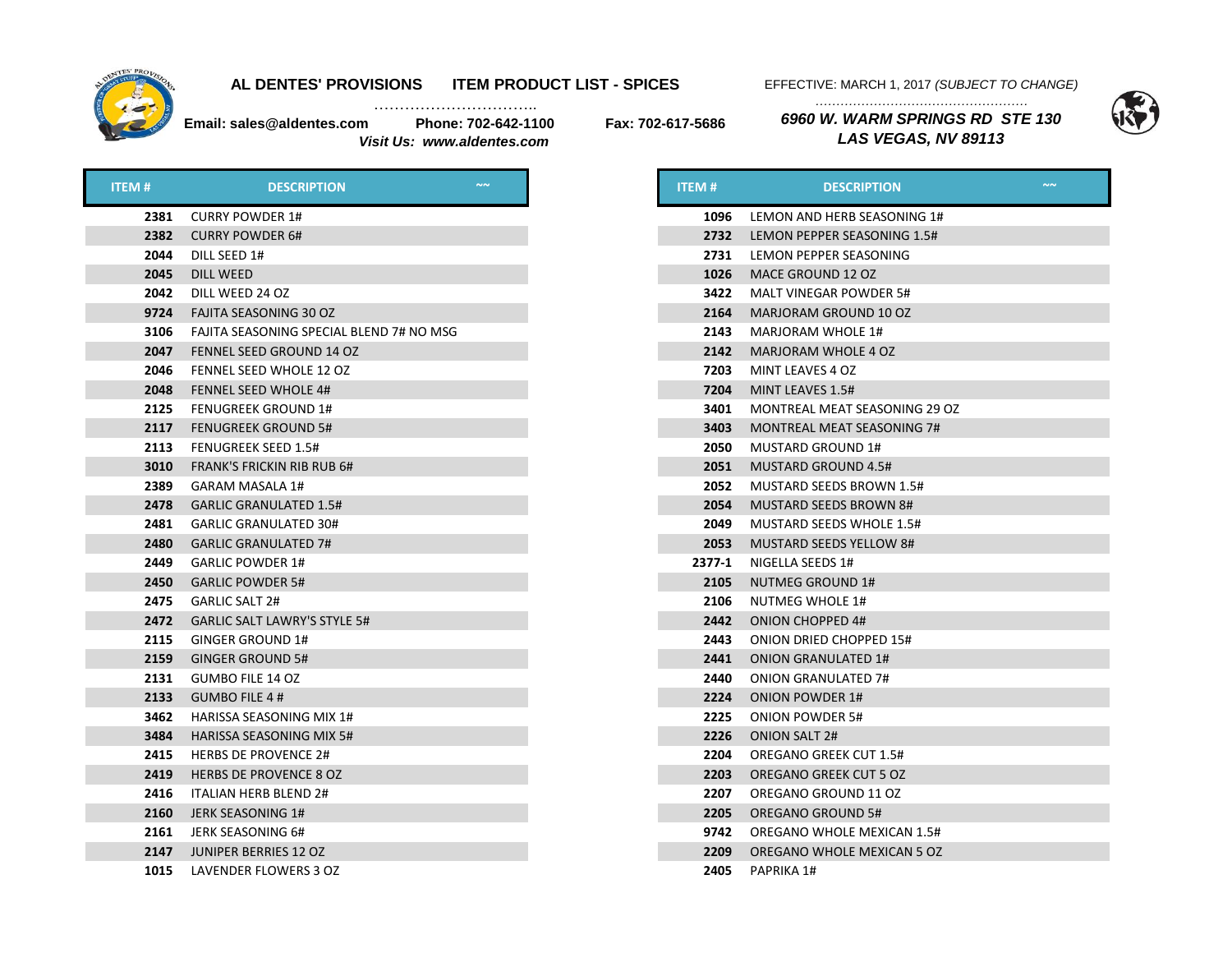

…………………………..

EFFECTIVE: MARCH 1, 2017 *(SUBJECT TO CHANGE)* 

**Email: sales@aldentes.com Phone: 702-642-1100 Fax: 702-617-5686**  *Visit Us: www.aldentes.com*

*…………………………………………… 6960 W. WARM SPRINGS RD STE 130 LAS VEGAS, NV 89113*



| <b>ITEM#</b> | <b>DESCRIPTION</b>             | <b>ITEM#</b> | <b>DESCRIPTION</b>                 |
|--------------|--------------------------------|--------------|------------------------------------|
| 2430         | PAPRIKA 30#                    |              | 2146 PICKLING SPICE 1#             |
| 2406         | PAPRIKA 5#                     | 2145         | <b>PICKLING SPICE 4#</b>           |
| 2404         | <b>PAPRIKA SMOKED 1#</b>       | 21455        | PICKLING SPICE 5#                  |
| 2500         | PARSLEY FLAKES 12 OZ           | 2071         | POPPY SEEDS 24 OZ                  |
| 2505         | <b>PARSLEY FLAKES 5# BOX</b>   | 2340         | POULTRY SEASONING 10 OZ            |
| 2726         | PEPPER BLACK COARSE GRIND 5#   | 2351         | POULTRY SEASONING 4#               |
| 2713         | PEPPER BLACK COARSE GRIND 30#  | 1013         | PUMPKIN PIE SPICE 1#               |
| 2743         | PEPPER BLACK CRACKED 1#        | 1121         | RAS EL HANOUT 1#                   |
| 2730         | PEPPER BLACK CRACKED 5#        | 3118         | ROASTED GARLIC PEPPER STUFF 1#     |
| 2717         | PEPPER BLACK CRACKED 30#       | 3119         | ROASTED GARLIC PEPPER STUFF 6#     |
| 2747         | PEPPER BLACK FINE GRIND 1#     | 2346         | ROSEMARY GROUND 10 OZ              |
| 9748         | PEPPER BLACK FINE GRIND 5#     | 2348         | <b>ROSEMARY WHOLE 2#</b>           |
| 2752         | PEPPER BLACK MEDIUM GRIND 5#   | 2347         | ROSEMARY WHOLE 5 OZ                |
| 2735         | PEPPER BLACK REGULAR GRIND 30# | 2000         | SAFFRON SPANISH 1 OZ TIN           |
| 2727         | PEPPER BLACK REGULAR GRIND 5#  | 2344         | SAGE RUBBED 6 OZ                   |
| 2729         | PEPPER BLACK TABLE GRIND 1#    | 1083         | SAVORY LEAVES 6 OZ                 |
| 2712         | PEPPER BLACK TABLE GRIND 30#   | 2135         | SEAFOOD BAY SEASONING 1#           |
| 2728         | PEPPER BLACK TABLE GRIND 5#    | 2134         | SEAFOOD BAY SEASONING 24 OZ        |
| 2701         | PEPPER BLACK WHOLE 1#          |              | 2132 SEAFOOD BAY SEASONING 6#      |
| 2700         | PEPPER BLACK WHOLE 6#          | 3006         | SEASONED SEA SALT 10#              |
| 2705         | PEPPER CAYENNE 1#              | 3038         | SEASONED SEA SALT 2#               |
| 2706         | PEPPER CAYENNE 5#              | 3050         | SEASONED SEA SALT 50#              |
| 2714         | PEPPER GROUND WHITE 1#         | 3501         | SEASONING SALT LAWRY'S STYLE 24 OZ |
| 2715         | PEPPER GROUND WHITE 5#         | 3502         | SEASONING SALT LAWRY'S STYLE 4.5#  |
| 2732         | PEPPER LEMON 1.5#              | 3503         | SEASONING SALT LAWRY'S STYLE 9#    |
| 2731         | PEPPER LEMON 6#                | 2371         | SESAME SEEDS 1#                    |
| 2744         | PEPPER WHITE WHOLE 1#          |              | 2372 SESAME SEEDS 5#               |
| 2716         | PEPPER WHITE WHOLE 6#          | 2376         | SESAME SEEDS BLACK 1#              |
| 1005         | PEPPERCORN BLEND 1#            | 2375         | SESAME SEEDS BLACK 5#              |
| 2704         | PEPPERCORN GREEN 10 OZ         | 2370         | SESAME SEEDS TOASTED 5#            |
| 2708         | <b>PEPPERCORN GREEN 3#</b>     |              | 2127 SMOKIN BBQ STUFF 24 OZ        |
| 2702         | PEPPERCORN PINK 10 OZ          | 1101         | SUMAC 1#                           |
| 2755         | <b>PEPPERCORN PINK 3#</b>      |              | 2309 TACO SEASONING 1#             |
| 2739B        | PEPPERCORN SZECHUAN 2#         |              | 2310 TACO SEASONING 6#             |
| 2739A        | PEPPERCORN SZECHUAN 8 OZ       |              | 3310 TAJIN STYLE SEASONING 1#      |

| ITEM # | $\sim$ $\sim$<br><b>DESCRIPTION</b>   |
|--------|---------------------------------------|
| 2146   | PICKLING SPICE 1#                     |
| 2145   | PICKLING SPICE 4#                     |
| 21455  | PICKLING SPICE 5#                     |
| 2071   | POPPY SEEDS 24 OZ                     |
| 2340   | POULTRY SEASONING 10 OZ               |
| 2351   | POULTRY SEASONING 4#                  |
| 1013   | PUMPKIN PIE SPICE 1#                  |
| 1121   | <b>RAS EL HANOUT 1#</b>               |
| 3118   | <b>ROASTED GARLIC PEPPER STUFF 1#</b> |
| 3119   | ROASTED GARLIC PEPPER STUFF 6#        |
| 2346   | ROSEMARY GROUND 10 OZ                 |
| 2348   | <b>ROSEMARY WHOLE 2#</b>              |
| 2347   | <b>ROSEMARY WHOLE 5 OZ</b>            |
| 2000   | SAFFRON SPANISH 1 OZ TIN              |
| 2344   | SAGE RUBBED 6 OZ                      |
| 1083   | SAVORY LEAVES 6 OZ                    |
| 2135   | SEAFOOD BAY SEASONING 1#              |
| 2134   | SEAFOOD BAY SEASONING 24 OZ           |
| 2132   | SEAFOOD BAY SEASONING 6#              |
| 3006   | SEASONED SEA SALT 10#                 |
| 3038   | SEASONED SEA SALT 2#                  |
| 3050   | SEASONED SEA SALT 50#                 |
| 3501   | SEASONING SALT LAWRY'S STYLE 24 OZ    |
| 3502   | SEASONING SALT LAWRY'S STYLE 4.5#     |
| 3503   | SEASONING SALT LAWRY'S STYLE 9#       |
| 2371   | SESAME SEEDS 1#                       |
| 2372   | <b>SESAME SEEDS 5#</b>                |
| 2376   | <b>SESAME SEEDS BLACK 1#</b>          |
| 2375   | <b>SESAME SEEDS BLACK 5#</b>          |
| 2370   | SESAME SEEDS TOASTED 5#               |
| 2127   | SMOKIN BBQ STUFF 24 OZ                |
| 1101   | SUMAC 1#                              |
| 2309   | <b>TACO SEASONING 1#</b>              |
| 2310   | TACO SEASONING 6#                     |
| 3310   | TAIIN STYLE SEASONING 1#              |